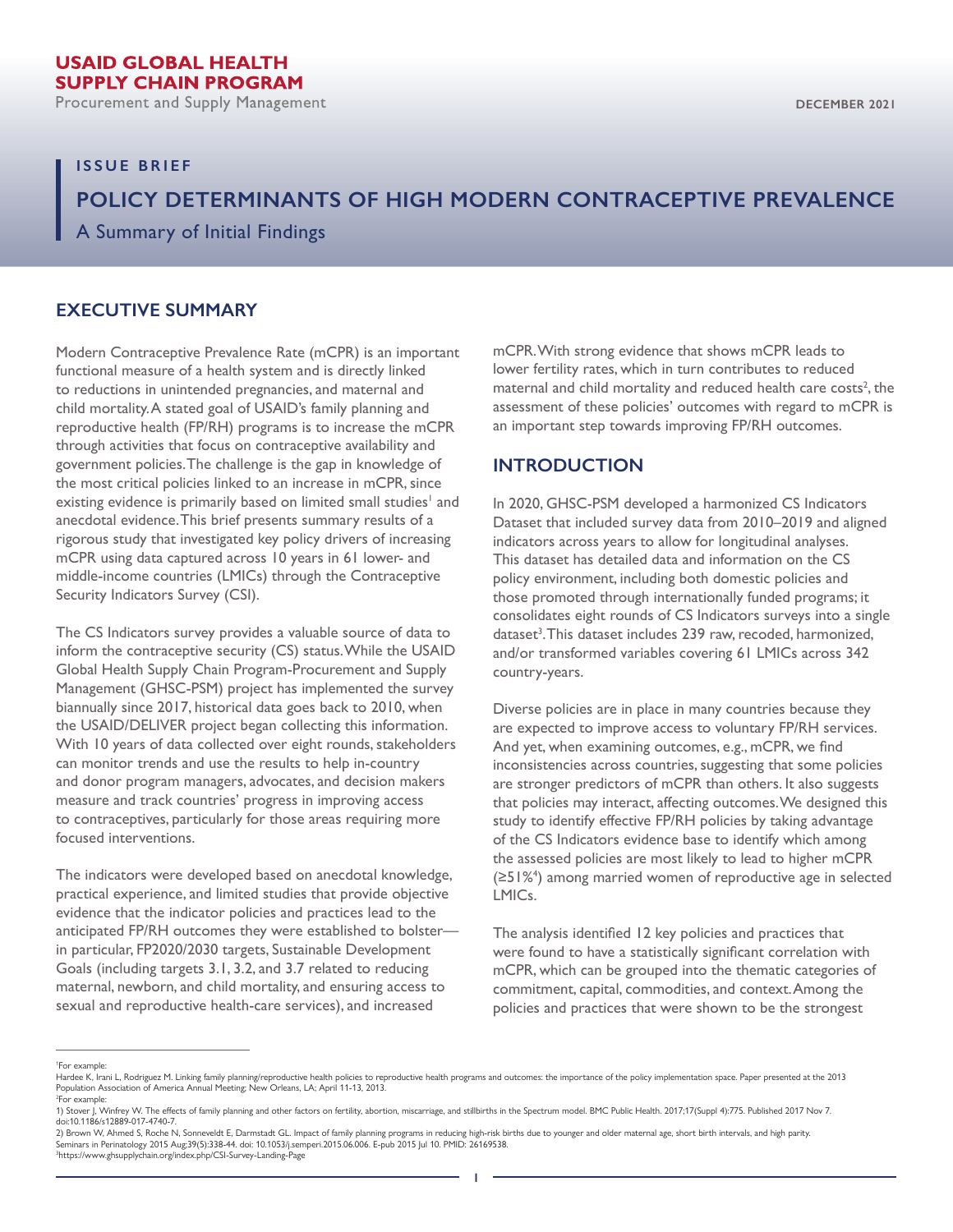predictors of high mCPR were an FP2020 commitment to domestic financing of contraceptives; an increasing share of funds spent on contraceptives by the government; and a logistics management information system (LMIS) that includes FP commodities. Please see the Results section for the complete list of policy and program findings.

The findings presented here are intended to provide an initial preview of promising policies that have a greater likelihood of leading to a high mCPR, as currently defined by greater than or equal to 51%. However, with further analysis into aspects such as the required time-lag for policy changes to occur, and the extent to which various policy changes are correlated with increasing units of mCPR, it is expected that this list of results will be further refined before policy implementation guidelines are presented.

# **BACKGROUND**

### *What is mCPR and why is it important*

Modern contraceptive prevalence rate (mCPR) means the percentage of women of reproductive age (15–49) who are using (or whose partner is using) a modern contraceptive method at a particular point in time, almost always reported for women married or in sexual union.<sup>5</sup> It is measured through a population-based survey, most commonly the Demographic and Health Survey (DHS). Published research has linked expanded contraceptive use (increased mCPR) with lower fertility rate, which means fewer births, maternal deaths, stillbirths, and children exposed to the risk of mortality.<sup>6</sup> It also means lower health care costs. If all women in LMICs who wanted to avoid a pregnancy were to use modern contraceptives and all pregnant women were to receive care that meets international standards, unintended pregnancies, unsafe abortions, and maternal deaths would drop by about two-thirds.7 Our selected benchmark of an mCPR ≥ 51% is within the range of the criteria USAID considers when beginning to transition a country away from FP commodity financing.

## *What are the CS Indicators and why are they important?*

Contraceptive security means men and women can choose, obtain, and use a wide range of high-quality and affordable contraceptive methods, when they need them. Multiple factors contribute to the availability and accessibility of contraceptives within countries. The indicators build off the Strategic Pathway for Reproductive Health Commodity Security framework8 as an approach to assess, identify, and prioritize RH issues around: context, commitment, coordination, capital, capacity, commodities, and client demand and use. Quality

data are essential for assessing a country's development status, progressing toward development goals, and improving socioeconomic conditions and people's lives. But decisionmakers often lack the skill set to glean true insight from the reported data, which is a difficult, time-consuming exercise. The CS Indicators help make this possible. They assist stakeholders and countries in obtaining data and monitoring progress in support of initiatives such as FP2020/2030 and achieving Sustainable Development Goals 3.1, 3.2, and 3.7. For the last decade, the CS Indicators Survey has collected, monitored, and analyzed data from around the world to share collective insight about contraceptive security.

### *How can the CS Indicators be used to identify activities that lead to higher mCPR?*

By identifying which CS policy and practice indicators lead to higher mCPR, it is hoped that it will influence the technical approach of these activities and subsequently improve mCPR. The key policy and practice indicators will also provide countries with guidance on overall strategies to increase mCPR. The methodology used in this study does not establish the order in which to implement certain policies/practices or the relationship between the policies/practices but does identify which policies/practices are likely to be most effective.

# **METHODOLOGY**

This study takes advantage of the CS Indicators Harmonized Dataset<sup>9</sup> which, as described above, consolidates eight rounds of CS Indicators surveys into a single dataset. This dataset encodes the indicators into multiple variables covering 61 LMICs across 342 country-years. A primary goal of the dataset is to facilitate longitudinal analysis of key CS Indicators across countries and encourage widespread use of the data amongst the broader FP/ RH research community.

# **DATA PREPARATION**

The dataset was scoured for any missing values, with empty cells and other anomalies considered "missing" data. To complete the dataset where there was any missing data, we used the nearest neighbor imputation approach. We then developed a suite of models to test our proposed hypotheses. The choice of models depends on the type of data that constitutes the outcome variable: continuous, binary, or ordinal.

Note that while binary data takes only two values, 0 and 1 (e.g., Yes/No) percentages with known denominators are also binary. This is because we can treat one part of the numerator as a success (0) and the other as failure (1). In this way, the mCPR

<sup>4</sup> This is within the range of mCPR when USAID begins discussions to transition a country off FP commodity financing. 5 USAID Data for Impact project

<sup>&</sup>quot;Stover J, Winfrey W., The effects of family planning and other factors on fertility, abortion, miscarriage, and stillbirths in the Spectrum model.<br><sup>7</sup>Investing in Sexual and Reproductive Health in Low- and Middle-Income

<sup>8</sup> Hare, L., Hart, C., Scribner, S., Shepherd, C., Pandit, T. (ed.), and Bornbusch, A. (ed.). 2004. SPARHCS: Strategic Pathway to Reproductive

Health Commodity Security. A Tool for Assessment, Planning, and Implementation. Baltimore, MD: Information and Knowledge for<br>Optimal Health (INFO) Project/Center for Communication Programs, Johns Hopkins Bloomberg School o

<sup>9</sup> The CS Indicators harmonized dataset is available on the GHSC website: https://www.ghsupplychain.org/index.php/CSI-Survey-Landing-Page#paragraph/1479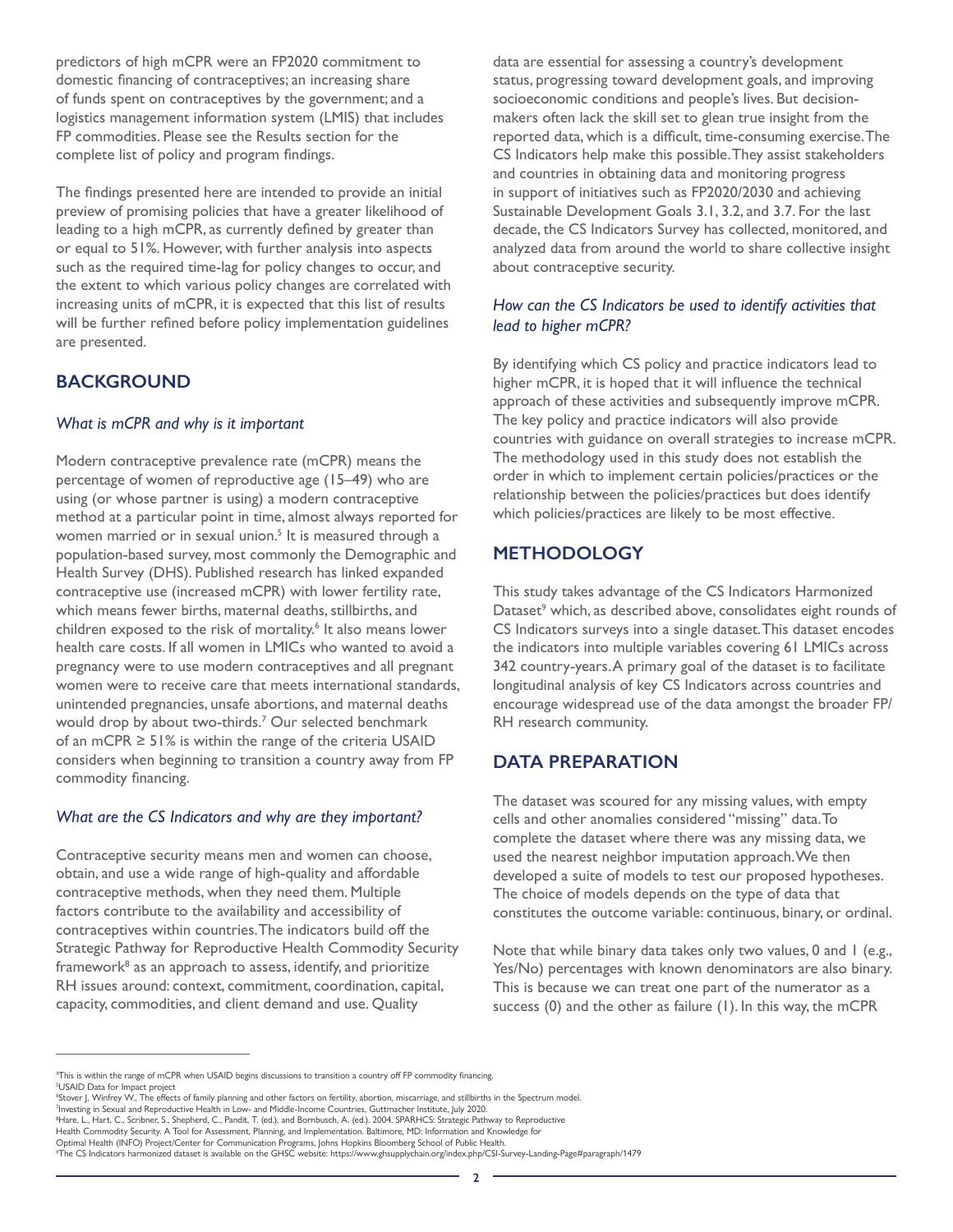data is binary. It measures the percentage of all married women (denominator) who use modern contraceptives. This means the remaining percentage (100 minus the mCPR) measures the women who do not use modern contraceptives.

We develop linear regression models where the variable is continuous and logistic regression models where the variable is binary. For ordinal variables, a multinomial model is proposed. The interpretation of each model depends on the data type of the outcome variable (continuous, binary, or categorical) and the type of model proposed. The general framework

Outcome = α + βx Indicator variables

where  $α$  is the intercept and  $β$  are the coefficients measuring the effect of each indicator variable on the outcome variable. An additional model was developed to assess the variables that correlate with an increasing number of FP methods offered in the public sector ("method mix").

# **MODEL EVALUATION**

The following approaches are applied to ensure the results' validity:

- 1. To control for over-fitting, we used lasso specification that penalizes the coefficients, as well as a cross-validation approach, with 60% of the data used to train the models, 20% to validate, and 20% to test.
- 2. To avoid multicollinearity, indicators were selected using the correlation matrix. If two variables had a Pearson correlation coefficient of more than 60%, one was selected and the other dropped.
- 3. Indicators whose definitions have widely evolved as defined in the current dataset were not included due to the potential for interpretation bias. These will be explored in future iterations of the analysis. As an example, the hindering and enabling policy questions had a broad range of interpretations and could be subject to social desirability bias.
- 4. To ensure that models do not violate model assumptions (such as unstable variance), we use robust estimation. This means that the reported standard errors are robust.
- 5. To remove the effects of GDP and school enrollment (gender parity ratio), the models added these variables as controls.

# **LIMITATIONS**

Every study, including this one, has limitations. The following limitations provide the context and parameters in which the results should be considered, not signifying a methodological drawback or weakness.

- 1. Although the sample of 58 countries is justifiable from a statistical point of view, a larger sample would give a better representation of contraceptive security.
- 2. The study only analyzes mCPR for married women.
- 3. The survey was conducted by two implementing partners and the wording of questions has changed over the years. To address this, the responses have been harmonized to improve comparability.
- 4. Through the years, multiple respondents from a single country have provided answers to the survey questions.
- 5. There is an expected time lag between policy implementation and anticipated outcomes. The study examines mCPR where the mCPR reported year matches the survey year. The survey did not take into account the possibility that changes in policies and practices may take several years to influence mCPR; this will be explored further in follow-up analyses.
- 6. Using a binary threshold for mCPR was compatible with the mostly binary and ordinal variables in the dataset; however, there are other ways to assess the relationship between policies and practices and changes in mCPR, apart from using a designated threshold, e.g., linear regression as opposed to logistic regression. Different policies may correlate at different points along a country's mCPR curve. At this point in the research, a statement cannot be made about the relative effectiveness of these policies based on a single mCPR threshold. Other policies may contribute to the success of RH programs, including to increased mCPR, but may not correlate at this 51% mark. Current research is investigating these questions.

# **RESULTS**

Policy and practice indicators that had a statistically significant correlation with high mCPR among married women at the p<0.05 level or less, using the mCPR threshold of 51%, are presented in Table 1. The results are summarized based on predictor importance to the outcome of interest (mCPR). The predictor importance measures the extent to which an input variable (in this case, a policy/practice indicator) contributes to the predictability of the outcome variable. It then ranks these variables by the size of contribution in descending order. In Figure 1, the indicators are divided into four broad thematic categories: *commitment, capital, context, and commodities.*

Of the policy/practice indicators under study, an FP2020 commitment to domestic financing of contraceptives has the highest predictive importance. It is followed by government funds spent as a percentage of total contraceptive spending and then the existence of an LMIS that includes FP/RH commodities. Other indicators with predictive importance include the existence of a CS committee and having a CS strategy.

### *Interpretation of the indicators by theme*

Commitment variables in Table 1 include "FP2020 commitment to domestic financing of contraceptives", "existence of a CS committee", "CS committee has formal legal or administrative status", and "national CS strategy in place". An increase in any, given the other indicators, leads to an increase in mCPR. For example, in the case of an FP2020 commitment to domestic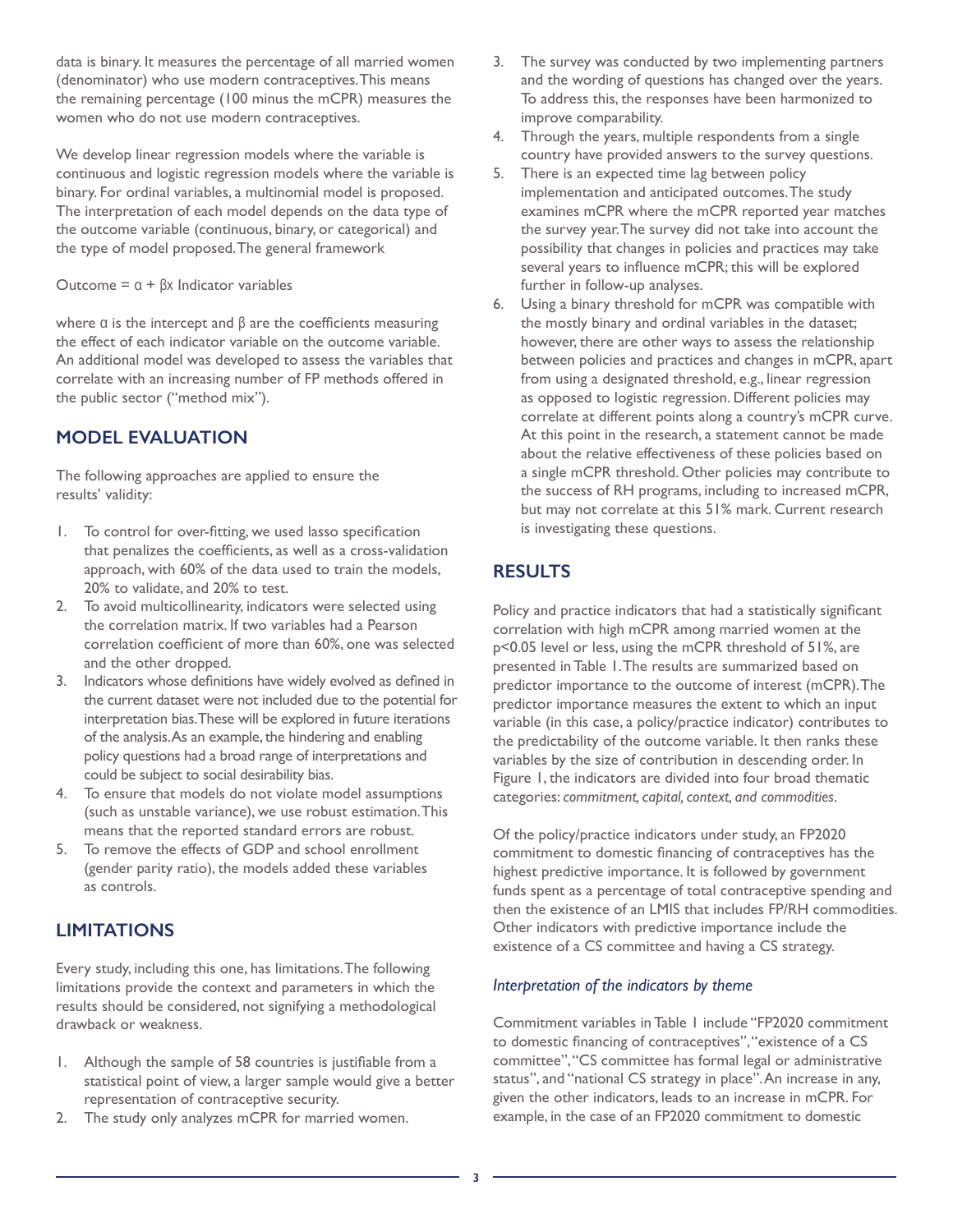financing of contraceptives, it is a binary variable (Yes/No) meaning that a country's mCPR is more likely to be greater than 51% when it made an FP2020 commitment to domestic financing of contraceptives than when it had no such commitment.

Finance variables, capital, including the "share of funds spent on contraceptives by the government" and "total expenditures on contraceptives as a percentage of the forecast/demand" are percentages (i.e., not binary). Their effects on mCPR can therefore be interpreted as percentage point changes. Given that their coefficients are positive, countries with a higher "share of funds spent on contraceptives by the government" are more likely to report mCPR values greater than the 51% threshold.

The policy context category includes a lack of import duties imposed on FP commodities in the NGO sector as well as in all sectors. A country imposing no import duties in any sector is about five times more likely to achieve high mCPR than a country imposing import duties.

The fourth thematic category is commodities, which includes: "number of FP methods offered in the public sector", "number of FP methods offered in the private sector", and "an LMIS that includes FP commodities". The first two are continuous variables that range from 0 FP methods offered to 13, while the existence of an LMIS is binary. Increasing the number of FP methods offered in either the public or private sector has a small effect on mCPR (correlation coefficients of 0.57 and 0.43, respectively). With an LMIS, however, the effect is much larger, with a correlation coefficient of about 12.

#### *Interpretation of the indicators by theme*

*Commitment* variables in the results table include "FP2020 commitment to domestic financing of contraceptives", "existence of a CS committee", "CS committee has formal legal or administrative status", and "national CS strategy in place". An increase in any, given the other indicators, leads to an increase

in mCPR. In the case of an FP2020 commitment to domestic financing of contraceptives, it is a binary variable (Yes/No) meaning that a country's mCPR is more likely to be greater than 51% when it made an FP2020 commitment to domestic financing of contraceptives than when it had no such commitment.

Finance variables, *capital*, including the "share of funds spent on contraceptives by the government" and "total expenditures on contraceptives as a percentage of the forecast/demand" are percentages (i.e., not binary). We, therefore, can interpret their effects on mCPR as percentage point changes. Given that their coefficients are positive, countries with a higher "share of funds spent on contraceptives by the government" are more likely to report mCPR values greater than the 51% threshold.

The policy *context* category includes a lack of import duties imposed on FP commodities in the NGO sector as well as in all sectors. A country imposing no import duties in any sector is about five times more likely to achieve high mCPR than a country imposing import duties.

The fourth thematic category is *commodities,* which includes: "number of FP methods offered in the public sector", "number of FP methods offered in the private sector", and "an LMIS that includes FP commodities". The first two are continuous variables that range from 0 FP methods offered to 13, while the existence of an LMIS is binary. Increasing the number of FP methods offered in either the public or private sector has a small effect on mCPR (correlation coefficients of 0.57 and 0.43, respectively). With an LMIS, however, the effect is much larger, with a correlation coefficient of about 12.

#### *Policies that correlate with increased public sector method mix*

Similar to the investigation described above, six policies were found to correlate with an increasing number of FP methods offered in a country's public health facilities. These are listed in Table 2.

| <b>Policy/Practice</b>                                                                   | <b>Definition</b>                                                                                                                                                                                                                                                                                                                     | <b>Relevance</b>                                                                                                                                                                                                        | <b>Predictive</b><br><b>Importance</b><br><b>Value</b> |
|------------------------------------------------------------------------------------------|---------------------------------------------------------------------------------------------------------------------------------------------------------------------------------------------------------------------------------------------------------------------------------------------------------------------------------------|-------------------------------------------------------------------------------------------------------------------------------------------------------------------------------------------------------------------------|--------------------------------------------------------|
| FP2020 commitment to domestic<br>financing of contraceptives                             | For countries that have made a commitment to<br>the FP2020 initiative, was there a specific FP2020<br>commitment for improving domestic financing for<br>contraceptives?                                                                                                                                                              | Demonstrates a high-level government commitment and<br>prioritization of its own resources toward family planning<br>objectives. However, making a commitment does not<br>guarantee the government will follow through. | $15.85**$                                              |
| An increasing share of government<br>funds spent as % of total contraceptive<br>spending | The percentage of the previous year's financing for<br>public sector contraceptive procurement covered by<br>government funds. It is calculated by dividing the amount<br>of total government spending on contraceptives in the<br>previous year by the sum of government and donor<br>spending on contraceptives in the same period. | Describes the government's role in contraceptive<br>financing. It shows a government's commitment to<br>contraceptive procurement.                                                                                      | $14.35**$                                              |
| Existence of an LMIS that includes FP/<br>RH commodities                                 | The existence of a national logistics management<br>information system (LMIS) that collects data on<br>contraceptive commodities.                                                                                                                                                                                                     | Gauges the level of visibility into the supply chain for<br>family planning commodities. An LMIS is an integral part<br>of a supply chain that enables the management of stock<br>levels.                               | $12.37*$                                               |

### **Table 1:** Policies and program elements identified as predictors of high mCPR (≥ 51%), in order of predictive importance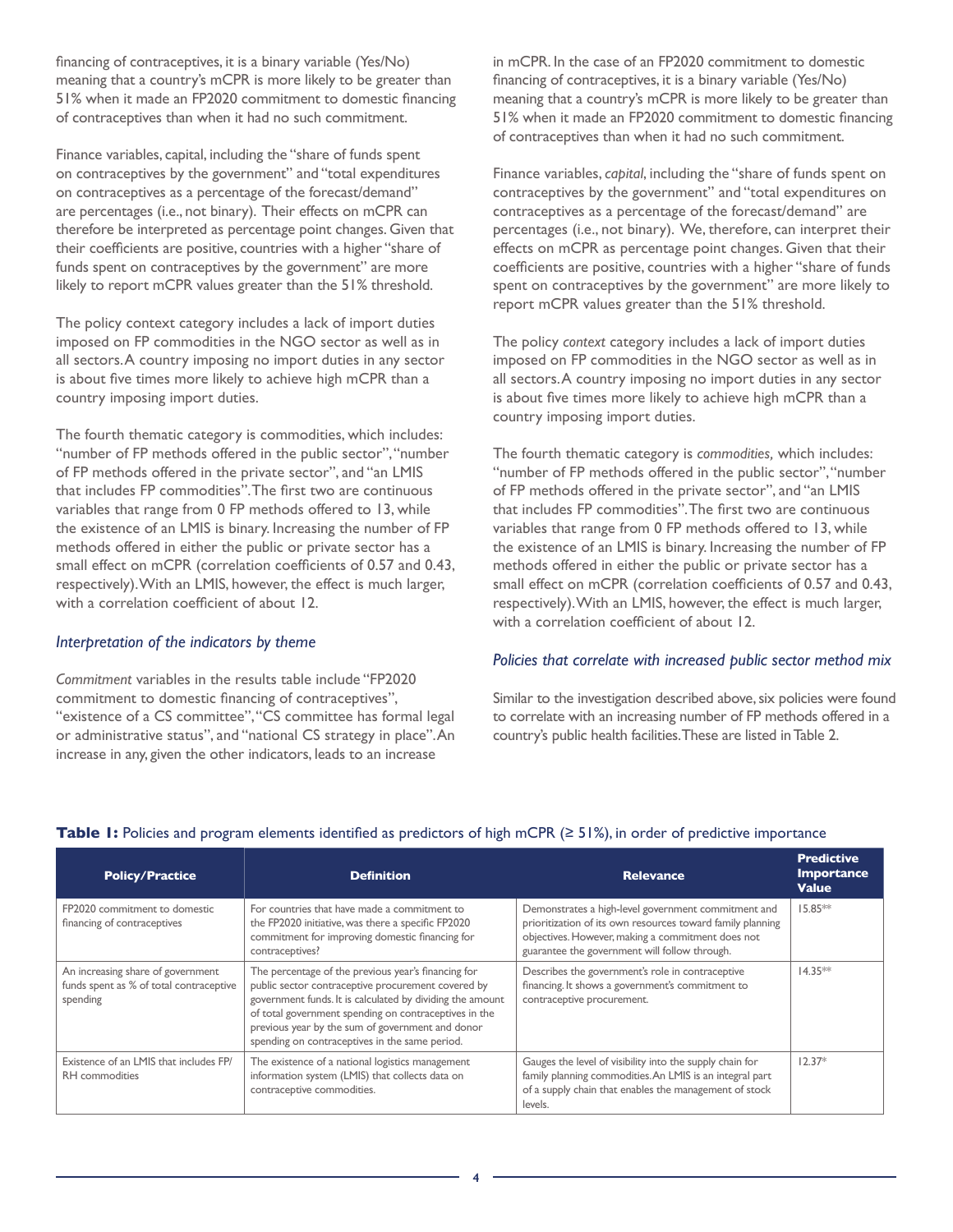## **Table 1 ctd.**

| FP commodities not subject to duties<br>in the NGO sector                             | Whether FP commodities procured by NGOs are<br>subject to import duties.                                                                                                                                                                                                      | Import duties on FP commodities can increase their cost<br>to consumers and limit their availability. Removing import<br>duties is a way for governments to subsidize the cost of<br>procuring contraceptives, increasing the quantity that can<br>be imported.                                                                                  | $5.10^{*}$ |
|---------------------------------------------------------------------------------------|-------------------------------------------------------------------------------------------------------------------------------------------------------------------------------------------------------------------------------------------------------------------------------|--------------------------------------------------------------------------------------------------------------------------------------------------------------------------------------------------------------------------------------------------------------------------------------------------------------------------------------------------|------------|
| FP commodities not subject to duties<br>(any sector)                                  | Whether FP commodities are subject to import duties<br>(regardless of sector).                                                                                                                                                                                                |                                                                                                                                                                                                                                                                                                                                                  | 4.80**     |
| Existence of a CS committee                                                           | Existence of a national committee that works on<br>contraceptive commodity security. Ranges from advisory<br>committees to those responsible for decision-making on<br>supply management or other policies. Must have some<br>aspect of CS as part of its terms of reference. | An active CS committee at the national level can play an<br>important technical and/or political role by coordinating<br>stakeholders and showing country commitment toward<br>sustained national contraceptive security.                                                                                                                        | $3.12***$  |
| CS committee has formal legal or<br>administrative status                             | Whether the CS committee has been established<br>through a ministerial or presidential decree or another<br>appropriate administrative mechanism.                                                                                                                             | This official process can help to clearly define how the<br>committee operates within the Ministry of Health as well<br>as its decision-making structures (WHO-UNICEF, 2016).                                                                                                                                                                    | 2.90**     |
| National contraceptive security<br>strategy in place                                  | Whether there is a national strategy (e.g., contraceptive<br>security strategy or reproductive health strategy) that<br>includes objectives for contraceptive security.                                                                                                       | Demonstrates whether national policy acknowledges<br>and supports contraceptive security and has a strategy in<br>place to manage and work toward CS. Political support is<br>a key component to ensuring program success and better<br>meeting the contraceptive needs of the population.                                                       | $2.19***$  |
| Increasing (total) expenditures on<br>contraceptives as % of the forecast<br>(demand) | Percentage of the estimated value of contraceptives that<br>was needed for a country in the last fiscal year (per the<br>forecast) that was actually procured by any source.                                                                                                  | Examines the extent of any funding gap between<br>anticipated need for contraceptives and actual spending.<br>This is critical for determining if adequate resources have<br>been dedicated to contraceptive procurement and can<br>show overall commitment to contraceptive security.                                                           | $1.59*$    |
| Increasing number of FP/RH<br>commodities on the national essential<br>medicines list | The number of FP/RH commodities included on a<br>country's national essential medicines list, from among<br>II contraceptive methods from the World Health<br>Organization's (WHO) Essential Medicines List in<br>addition to calendar-based awareness methods.               | Helps determine which contraceptive methods a country<br>views as being essential in satisfying the healthcare needs<br>of the national population. The goal is to help countries<br>make priority drugs available at all times, in adequate<br>amounts and dosage forms, and at a price the community<br>can afford (Measure Evaluation, 2017). | $0.94**$   |
| Increasing number of public sector FP<br>methods offered                              | The number of FP methods, out of a list of 13 common<br>methods, that are available within a country's public<br>sector.                                                                                                                                                      | Better method mix increases contraceptive use, decreases<br>contraceptive discontinuation, and ultimately reduces the<br>number of unintended pregnancies (UNFPA, 2012).                                                                                                                                                                         | $0.57*$    |
| Increasing number of commercial<br>sector FP methods offered                          | The number of FP methods, out of a list of 13 common<br>methods, that are available within a country's commercial<br>(private) sector.                                                                                                                                        |                                                                                                                                                                                                                                                                                                                                                  | $0.43*$    |

## Table 2: Policies and program elements identified as predictors of an expanded public sector method mix, in order of predictive importance

| <b>Policy/Practice</b>                                                                | <b>Definition</b>                                                                                                                                                                                                                                                                      | <b>Relevance</b>                                                                                                                                                                                                                                                                                                                                 | <b>Predictive</b><br><b>Importance Value</b> |
|---------------------------------------------------------------------------------------|----------------------------------------------------------------------------------------------------------------------------------------------------------------------------------------------------------------------------------------------------------------------------------------|--------------------------------------------------------------------------------------------------------------------------------------------------------------------------------------------------------------------------------------------------------------------------------------------------------------------------------------------------|----------------------------------------------|
| Making an FP2020<br>commitment                                                        | Whether a country made a commitment to the<br>FamilyPlanning2020 partnership (prior to 2020).                                                                                                                                                                                          | The former FP2020 partnership (now FP2030) aimed to<br>expand access to FP for 120 million women and girls in<br>the world's poorest countries by the year 2020.                                                                                                                                                                                 | $1.77***$                                    |
| CS committee has developed<br>policies, procedures, action<br>plans                   | Whether a country's CS committee has developed or<br>started development on any policies, procedures, and/or<br>action plans in the previous year.                                                                                                                                     | Considers one aspect of a CS committee's functionality<br>by probing whether the committee carried out intended<br>activities in the previous year.                                                                                                                                                                                              | $1.66*$                                      |
| National contraceptive<br>security strategy in place                                  | Whether there is a national strategy (e.g., contraceptive<br>security strategy or reproductive health strategy) that<br>includes objectives for contraceptive security.                                                                                                                | Demonstrates whether national policy acknowledges<br>and supports contraceptive security and has a strategy in<br>place to manage and work toward CS. Political support is<br>a key component to ensuring program success and better<br>meeting the contraceptive needs of the population.                                                       | $1.43**$                                     |
| Existence of a CS committee                                                           | Existence of a national committee that actively works on<br>contraceptive commodity security. Ranges from advisory<br>committees to those responsible for decision-making on<br>supply management or other policies. Must have some<br>aspect of CS as part of its terms of reference. | An active CS committee at the national level can play an<br>important technical and/or political role by coordinating<br>stakeholders and showing country commitment toward<br>sustained national contraceptive security.                                                                                                                        | $1.11*$                                      |
| Increasing number of FP/RH<br>commodities on the national<br>essential medicines list | The number of FP/RH commodities included on a<br>country's national essential medicines list, from among<br>II contraceptive methods from the World Health<br>Organization's (WHO) Essential Medicines List in addition<br>to calendar-based awareness methods.                        | Establishes whether official fees are imposed for FP/<br>RH services, regardless of whether exemptions exist<br>for those who cannot afford to pay, or whether national<br>health insurance covers the charges.                                                                                                                                  | $0.95**$                                     |
| Increasing number of FP/RH<br>commodities on the national<br>essential medicines list | The number of FP/RH commodities included on a<br>country's national essential medicines list, from among<br>II contraceptive methods from the World Health<br>Organization's (WHO) Essential Medicines List in addition<br>to calendar-based awareness methods.                        | Helps determine which contraceptive methods a country<br>views as being essential in satisfying the healthcare needs<br>of the national population. The goal is to help countries<br>make priority drugs available at all times, in adequate<br>amounts and dosage forms, and at a price the community<br>can afford (Measure Evaluation, 2017). | $0.26**$                                     |